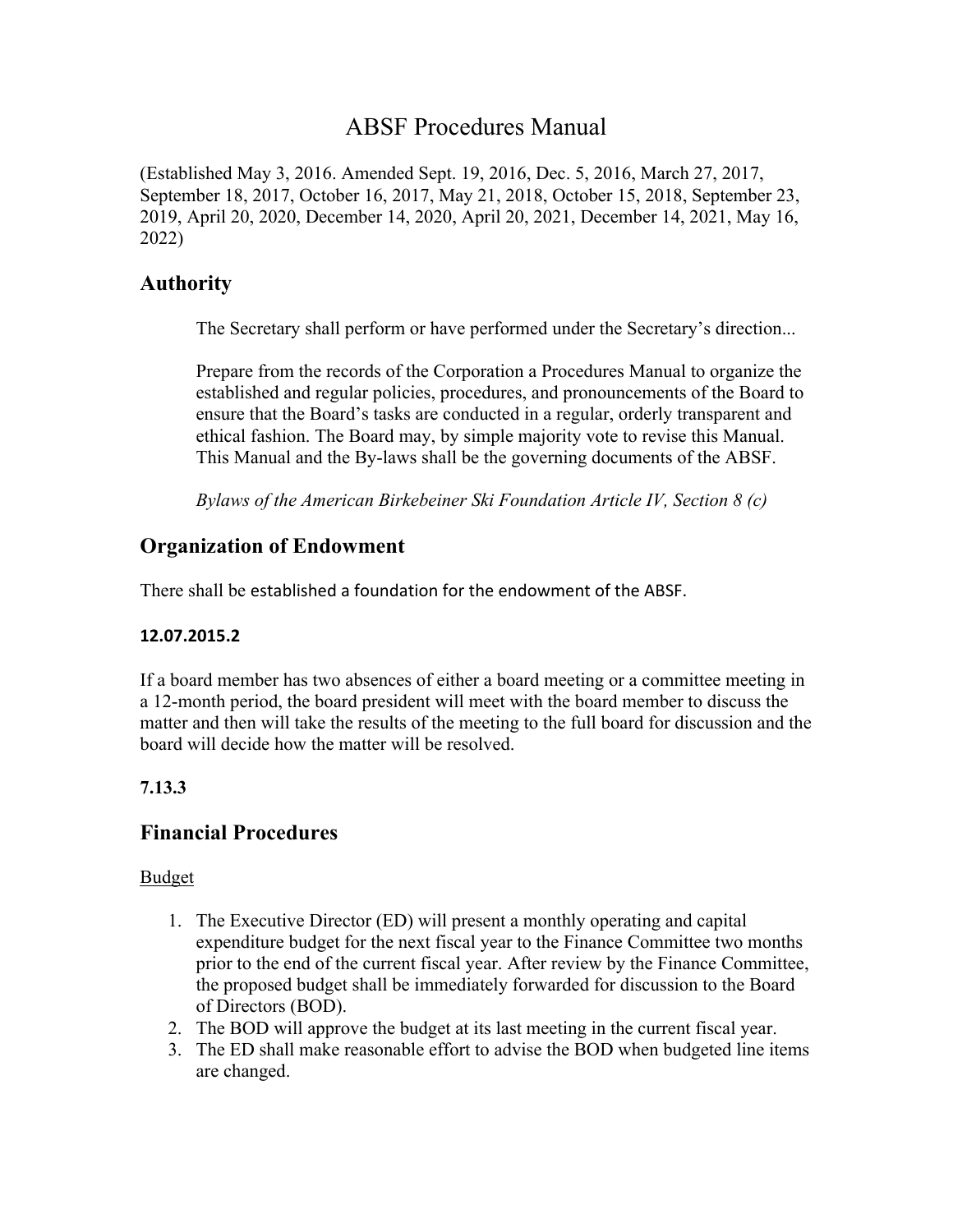- 4. Any proposed change to the budget of \$50,000 for a line item or \$100,000 in total revenue or expense shall require the Executive Director to request approval from the BOD. The BOD shall respond with approval or disapproval within 72 hours.
- 5. The approved Operating Budget for each fiscal year shall be appear as Appendix A in this Procedures Manual.

#### **11.16.2020**

#### Financial Statements

1. The basic set of financial statements of the ABSF shall include:

(a) Statement of Financial Position (Balance Sheet) – reflects assets, liabilities and net assets classified as unrestricted, temporarily restricted or permanently restricted

(b) Statement of Activities (Income Statement) – presents revenues and expenses as compared to the operating budget and prior year and classified as unrestricted, temporarily restricted or permanently restricted net assets

(c) Statement of Cash Flows – presents cash inflows and outflows as to operating activities, investing activities and financing activities

2. The basic set of financial statements shall be prepared on the accrual basis using generally accepted accounting principles. They shall be prepared on a monthly basis in time for the regularly scheduled meeting of the Finance Committee. After review by the Finance Committee, they shall be forwarded to the Board of Directors.

#### Payment Authorization

- 1. The Executive Director, Treasurer and Board President shall be the designated signatories on ABSF accounts.
- 2. The Board of Directors shall approve all Executive Director's salary, benefits, and bonuses.
- 3. A signatory other than the ED shall sign non-payroll payments payable to the ED. Where payment is made electronically via ACH, written approval shall be obtained in advance and filed with the supporting voucher for the expenditure.
- 4. The Treasurer or Board president shall review and approve all credit card or other account charges made by the ED.

#### Real Estate Transactions

All real estate transactions shall require a resolution passed by the ABSF Board of Directors.

#### **1.19.2015.1**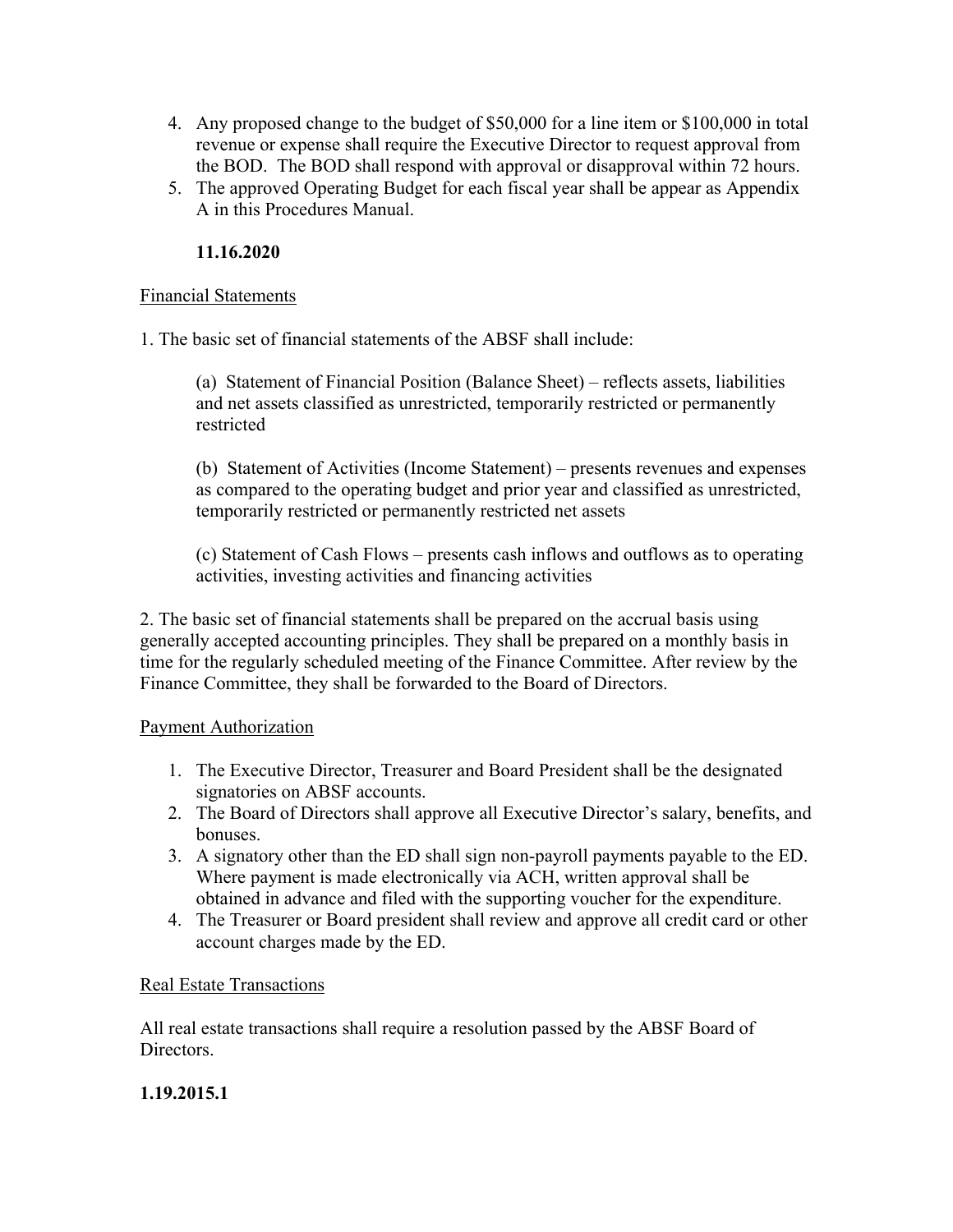# **Protecting Personal Information of Contacts**

- 1. The ABSF is diligent about protecting the personal information of all participants in our events, all sponsors of our events, and all contributors either to the ABSF or the Foundation for the Endowment of the American Birkebeiner (FEAB).
- 2. Accordingly, the ABSF shall comply with all state and federal statutes governing privacy and the sharing of contact information.
- 3. The ABSF may never sell any lists of members, participants, sponsors or contributors to any business or non-profit corporation.
- 4. The ABSF may share participant and contributor lists with FEAB.
- 5. The ABSF may, on rare occasions, share portions of our participation list with organizations that share our values under the following conditions:
	- A. The organization and the ABSF reach a cooperative agreement that benefits both organizations and is strictly defined in writing.
	- B. This agreement is a sharing limited by clearly defined scope, number of uses, or time frame.
	- C. The agreement includes an opt-out or opt-in selection, clearly displayed in the same font-size as the rest of the printed or emailed material, allowing the recipients to easily and quickly communicate their desire to receive no further communication from the organization.
	- D. The information shared will be strictly limited to
		- 1. Name + email address, or
		- 2. Name + US mail address, or
		- 3. Name  $+$  email address  $+$  US mail address.
	- E. The full written agreement is approved by majority vote of the ABSF Board of Directors.

### **May 16, 2022**

## **Events Approval by Board of Directors**

- 1. For any new event to be administered, scheduled and advertised by the ABSF it must first be approved by a majority of the Board of Directors and then added to the "Schedule of Exposures" that is prepared annually with our insurance renewal.
- 2. Since the ABSF insurance policy is renewed October 1 each year, the staff will submit a "Schedule of Exposures" to be approved by the board at its August board meeting, held either prior to the Annual Meeting or as a separate monthly meeting.

### **12.14.20**

### **Race Fees and Caps**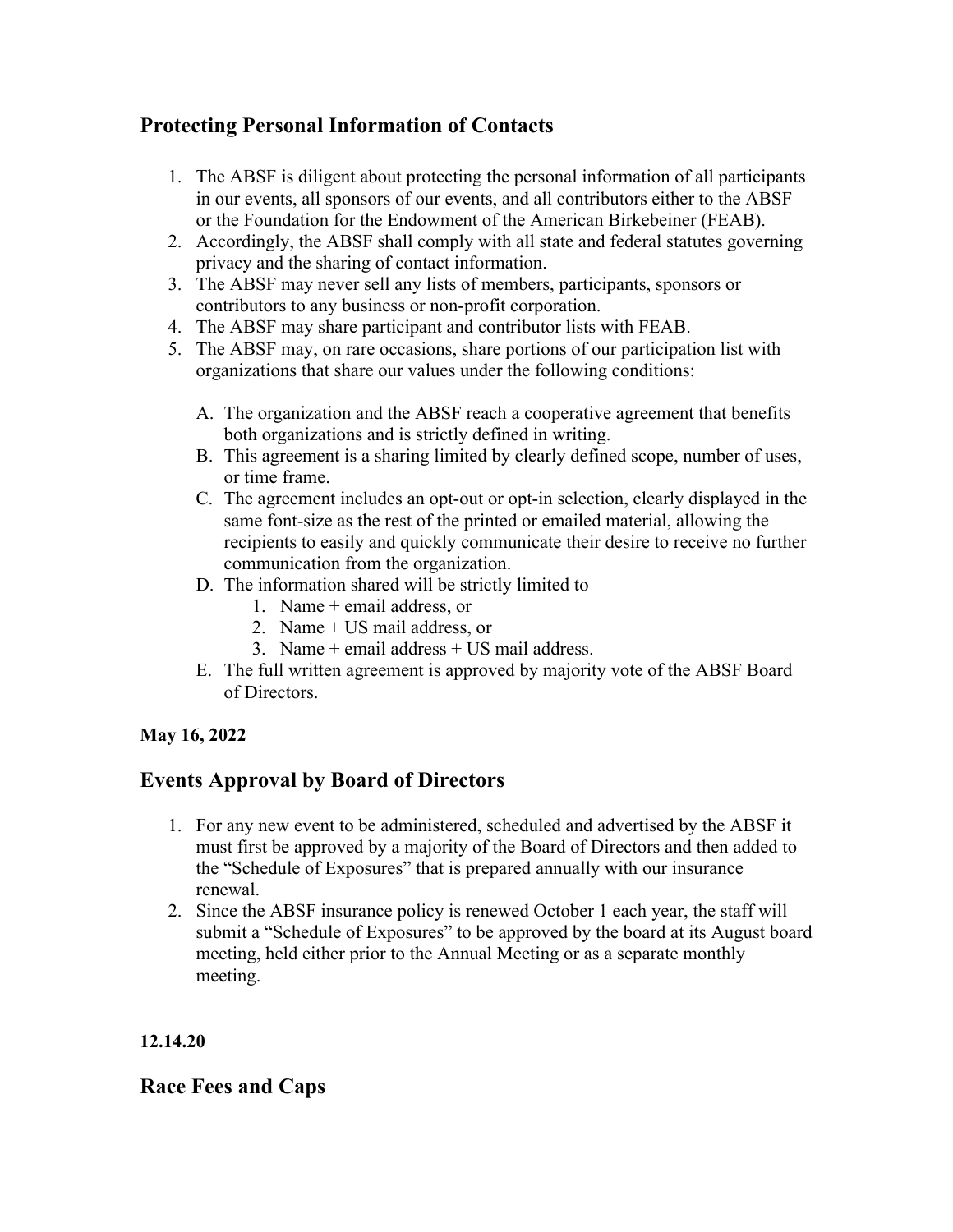The Board will annually approve race fees and race cap based upon recommendation and rationale of the staff.

### **5.19.2015.4**

## **Recognition and Awards**

ABSF (shall) create the Shellie Milford Spirit of the Birkie Award, to be administered by the Executive Director.

### **3.15.2015.2**

# **Employee Retirement Program**

The American Birkebeiner Ski Foundation (ABSF) shall provide an optional retirement program for eligible full time and part time employees. The plan shall be a simple IRA that is funded by both the employee and the ABSF. The AGSF shall match the employee's contribution up to a limit of 3% of the employee's contribution for the calendar year. The ABSF percentage contributions to the retirement program is reviewed and determined annually by the ABSF Board of Directors

### **5.19.2015.3**

## **Partisan Political Expression**

The American Birkebeiner Ski Foundation (ABSF) is a 501(c)(3) organization. By law, neither staff time nor resources can be used for partisan political purposes – that is to support or oppose any candidate running for public office. This is a strict prohibition because any perceived violation could threaten its tax‐ exempt status. Engaging in advocacy on issues, however, is not prohibited.

Examples of activities that are prohibited include:

- 1. Making statements that favor or oppose candidates or political parties at any ABSF event, meeting, or in any ABSF publication, including the website, social media, and any ABSF email address.
- 2. Posting comments that favor or oppose candidates or political parties on any staff or organization birkie.com email accounts.
- 3. Giving a candidate, political party, PAC or any group working in a partisan political way any ABSF mailing list.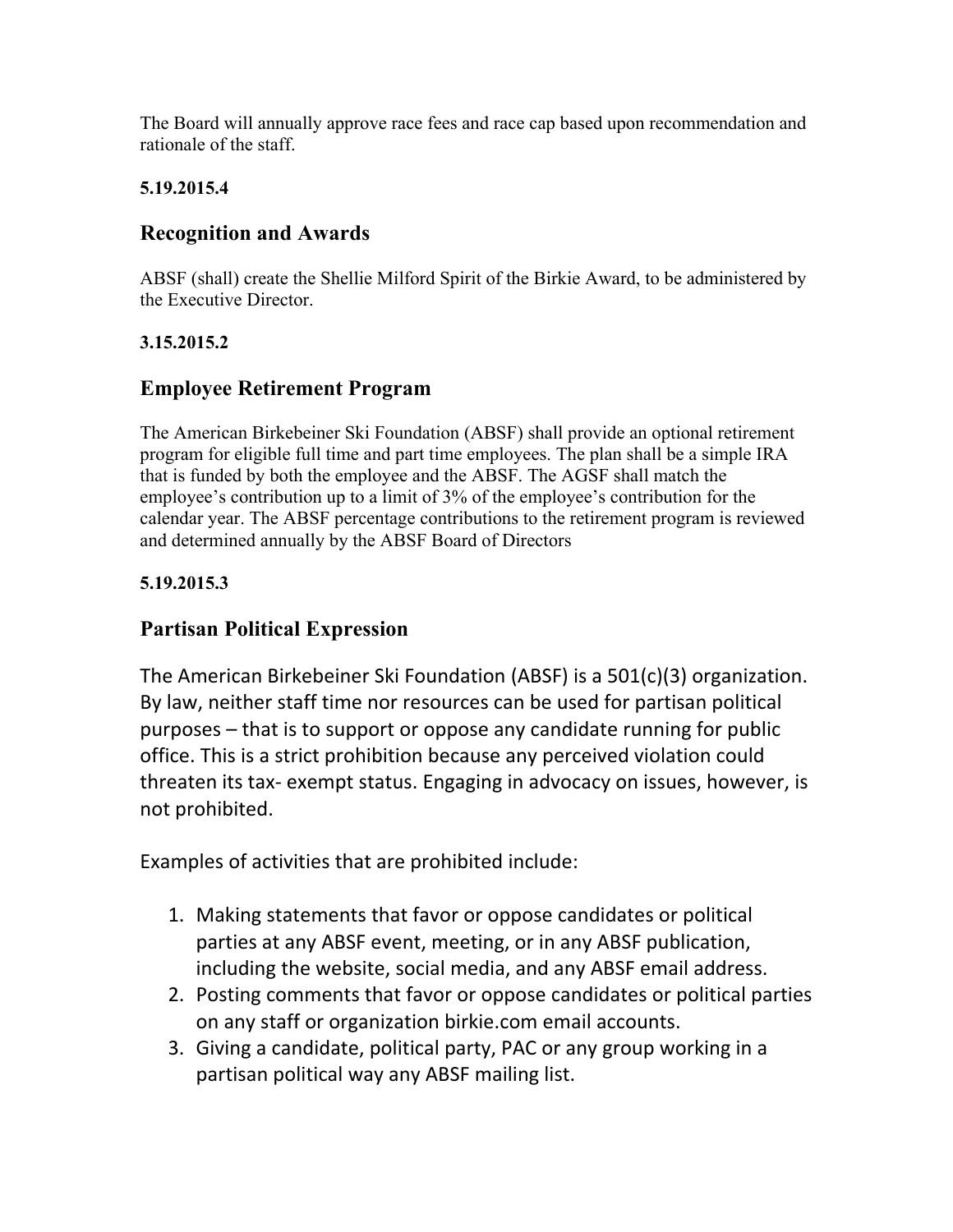- 4. Taking action on behalf of the ABSF as a sign of support or disapproval of another person's or organization's partisan political position.
- 5. Forwarding an email from a candidate, political party, PAC or any partisan political group that comes to a birkie.com email account. Birkie.com email addresses must not be used to subscribe to candidate or political material. If an e‐mail is inadvertently received, it should be deleted, and the list unsubscribed from.

The Executive Director, ABSF employees, and members of the ABSF Board of Directors should take pains to ensure that when not officially representing the ABSF, if they express partisan political points of view, they state clearly that they are expressing their own points of view and not those of the ABSF.

The Executive Director, ABSF employees and members of the ABSF Board of Directors should be aware that when communicating with audiences of skiers, bikers, runners, or lumberjack sports athletes, even though they are not officially representing the ABSF, people may assume that they are. In such situations, if they express partisan political points of view, they need to state clearly that they are expressing their own points of view and not those of the ABSF.

Employees of the ABSF have the rights to free expression of ideas and to engage in partisan political activities on their own time, and the guidelines above should in no way be interpreted as infringing on those rights.

# **4.20.2021**

## **Gift Acceptance Policy**

Below is the policy for the American Birkebeiner Ski Foundation ("ABSF") on the acceptance of gifts to the organization ("Policy"). This Policy provides guidance to the staff and to the Board of Directors ("BOD") for evaluating various kinds of gifts.

The purpose of this Policy is to: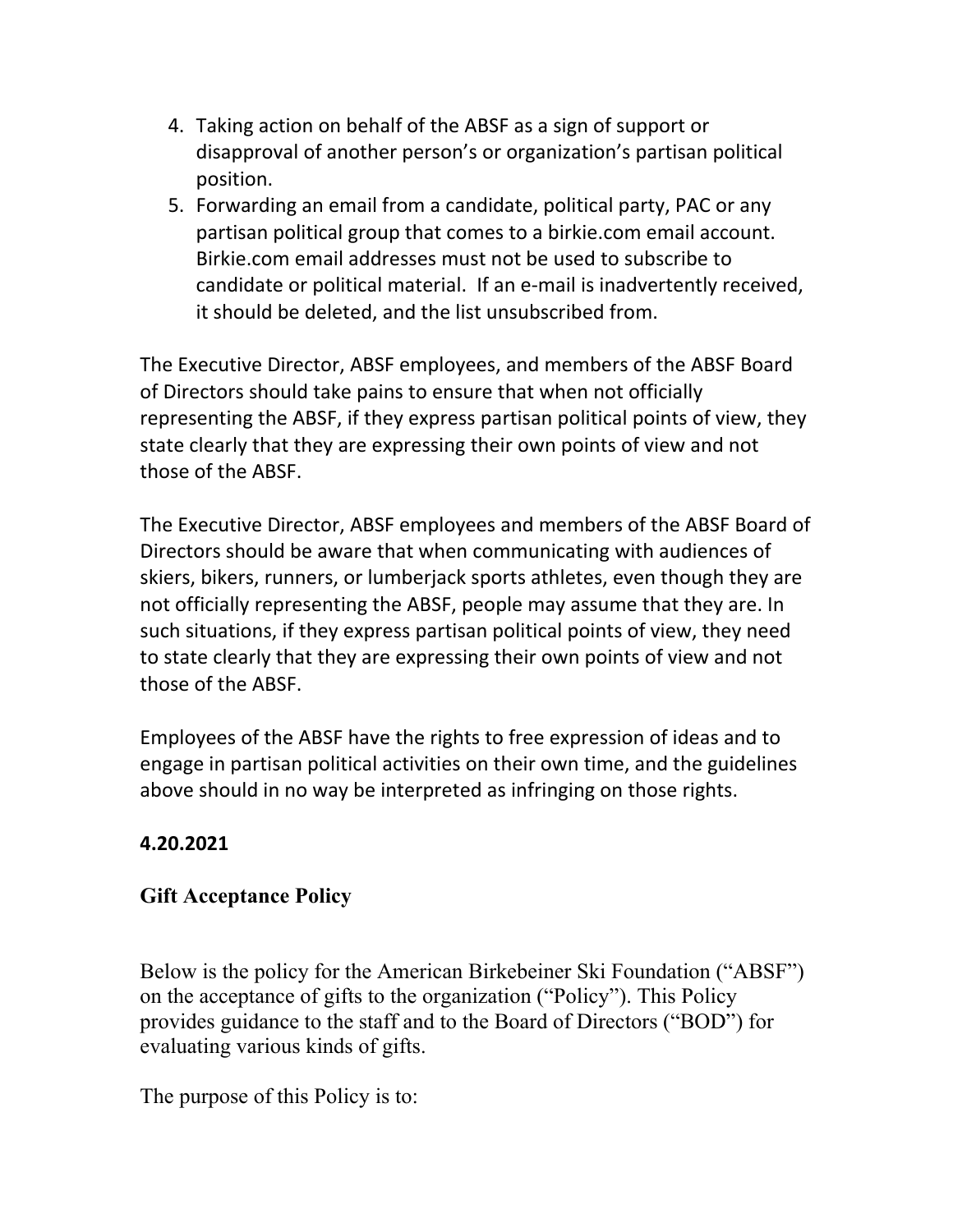- Maintain discipline and consistency in gift acceptance and administration, including defining:
	- o The types of assets that are acceptable as gifts.
	- o The forms of gifts that are acceptable.
	- o The organization's role in gift administration.
- Guide the staff and the BOD in accepting only charitable gifts that advance the mission and programs of the ABSF according to the BOD's plans and its determination of the best interests of the organization.
- Guide donors and their professional advisors in completing charitable gifts to the ABSF.

# **I. PROCESS**

**A.** Gift Acceptance Committee

- **1.** The BOD of the ABSF will appoint a Gift Acceptance Committee ("Committee") to carry out functions described in this Policy, as updated periodically and as directed by the BOD. The Committee's responsibilities are identified throughout this Policy and, broadly, include:
	- a. Review of proposed gifts that are not defined in the Policy.
	- b. Review of proposed gifts that have special circumstances.
	- c. Review of proposed gifts that require interpretation or enforcement of Policy.
	- d. Initiate due diligence, such as when presented with a proposed gift of real estate.
	- e. Determine when outside counsel is needed.
- **2.** In addition to the specific instances requiring BOD approval outlined in this Policy, the Committee may defer any issue to the BOD for its approval.
- **3.** The Committee will consist of the Board President, the Executive Director, the Director of Development, and two BOD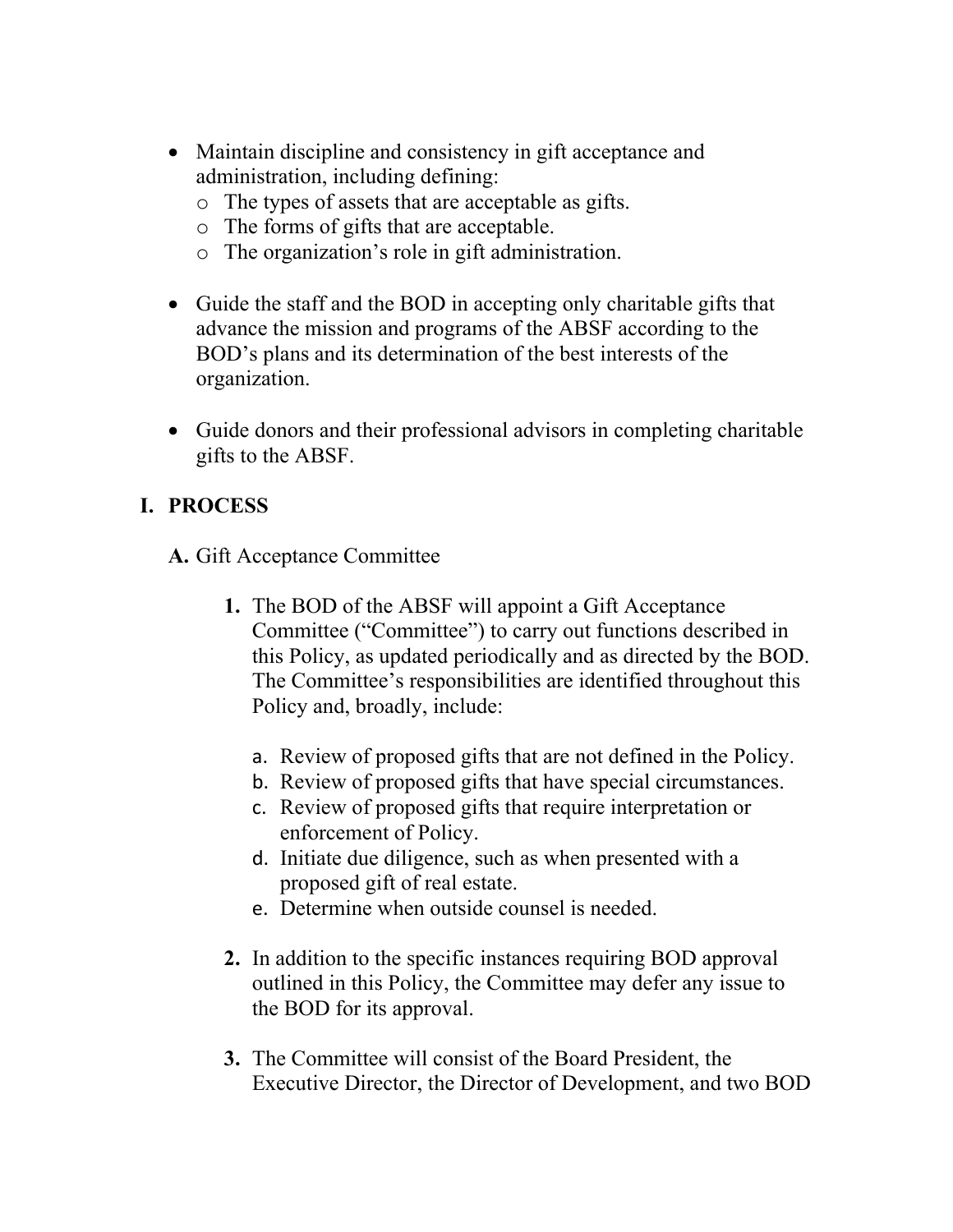members appointed by the Board President and approved by the BOD. The Committee will meet as needed to address gift acceptance matters.

**4.** The Committee will work with the ABSF staff to develop protocols related to communications with donors and prospective donors.

# **B. Use of Legal Counsel**

- **1.** The Committee or BOD is authorized to engage outside counsel, for legal, tax, real estate, conflict of interest, and other advice as needed, and consistent with this Policy, to make informed decisions about the best interests of the ABSF.
- **2.** The Committee may engage legal services that will cost \$1000 or less without Board approval. For matters over \$1000, BOD approval is required.
- **3.** Consistent with this Policy, the Committee (or BOD if deferred) may engage legal counsel for:
	- a. To review certain gifts, such as closely held stock, closely held stock subject to buy-sell agreements, gifts of real property, or gifts with restrictions.
	- b. To review transactions governed by contracts or legal documents.
	- c. To review transactions with potential conflicts of interest.

# **II. FORMS OF GIFTS**

- **A. Unrestricted Gifts.** The ABSF will encourage and will accept all unrestricted gifts that demonstrably advance the mission, plans, and current priorities of the organization and comply with this Policy and its status as a  $501(c)(3)$  organization.
- **B. Restricted Gifts.** The ABSF welcomes restricted gifts that demonstrably advance the mission, plans, and current priorities of the organization and comply with this Policy and its status as a  $501(c)(3)$ organization. The fund designations for restricted gifts are: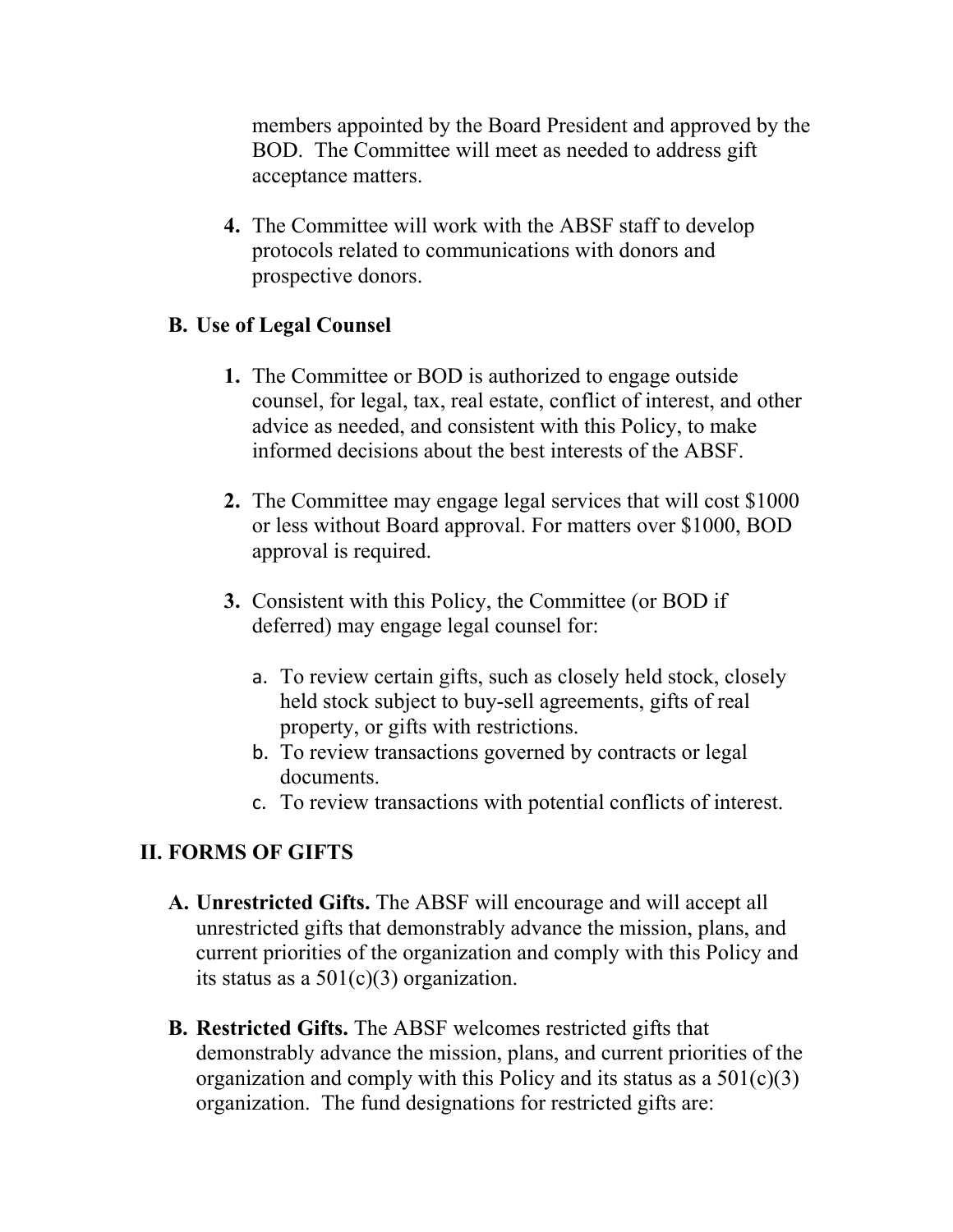- 1. Endowment
- 2. Capital
- 3. Restricted (for specific Programs, Projects, Salaries, Purchases, Operations, etc.)
- 4.Grants (with contractual deliverables and/or formal reporting requirements)
- **C. Board and Committee Review.** The BOD shall have authority, as delegated to the Committee or otherwise, consistent with this Policy, to review restricted gifts and reject any that do not advance the mission, plans, and current priorities of the organization. In reviewing restricted gifts, the BOD will consider numerous factors such as:
	- **1.** Relevance of the proposed restricted funds to the mission, plans, and current priorities
	- **2.** Cost and time required for compliance with restrictions
	- **3.** Reporting and accountability requirements
	- **4.** Influence and recognition requested by the donor
	- **5.** Independence of the BOD to act in the best interest of the organization
	- **6.** Provisions for removing or revising restrictions in the future

# **D. Restrictions on Donors and Sponsors.**

- **1. T**he ABSF will avoid soliciting and accepting gifts or sponsorships from individual donors, businesses, corporations, foundations, associations, fraternal groups, and other entities that derive their primary income and support from activities and affiliations that reflect missions and values that conflict with or appear to compromise the mission and core values of the ABSF.
- **2.** Whenever questions arise about the suitability of a particular prospect or proposed donation, the Committee is responsible for interpreting this organization's policies and determining which prospective donors can be solicited and which gifts can be accepted.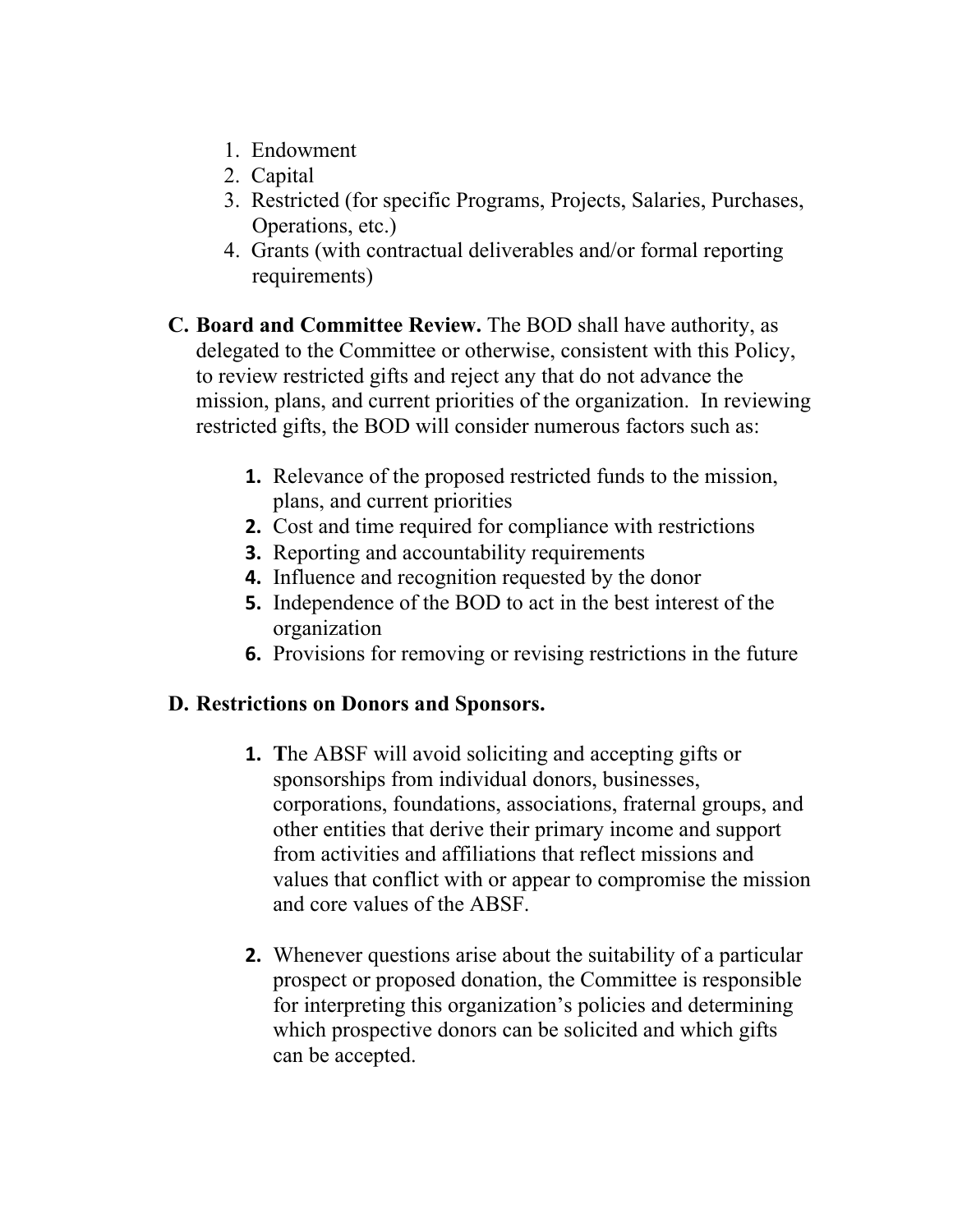**E. Connection to the Foundation for the Endowment of the American Birkebeiner.** The ABSF is affiliated with the Foundation for the Endowment of the American Birkebeiner ("FEAB"), which was established to hold and manage long-term assets for the ABSF. Whenever possible, the ABSF will direct assets intended for long term preservation of the capital, including Endowment funds, to the FEAB. Donors are encouraged to designate FEAB directly; however, ABSF reserves the right to transfer gifts to the FEAB upon receipt to the ABSF.

# **III. CURRENT GIFTS**

**A. Cash.** Cash or check will be accepted consistent with this Policy.

## **B. Tangible Personal Property.**

- **1.** The general policy of ABSF will be to decline gifts of tangible personal property in most cases, subject to Sections III.B.2 and  $III.B.3.$
- a. There are significant costs and risks associated with receiving tangible personal property, often including the costs of evaluating, storing, selling, insuring, and using, and disposing of such property. Prospective donors should not construe a decision to decline a gift of tangible personal property as reflecting ingratitude in any way.
	- b. Donors considering making gifts of tangible personal property are encouraged strongly to sell the property and contribute the cash proceeds to the ABSF.
- **2.** Acceptance Criteria and Process. Gifts of tangible personal property will be evaluated by the Committee and a recommendation made to the BOD for acceptance or rejection based upon the following criteria and process outlined below:
	- a. The gift advances the mission, plans, and current priorities of the ABSF.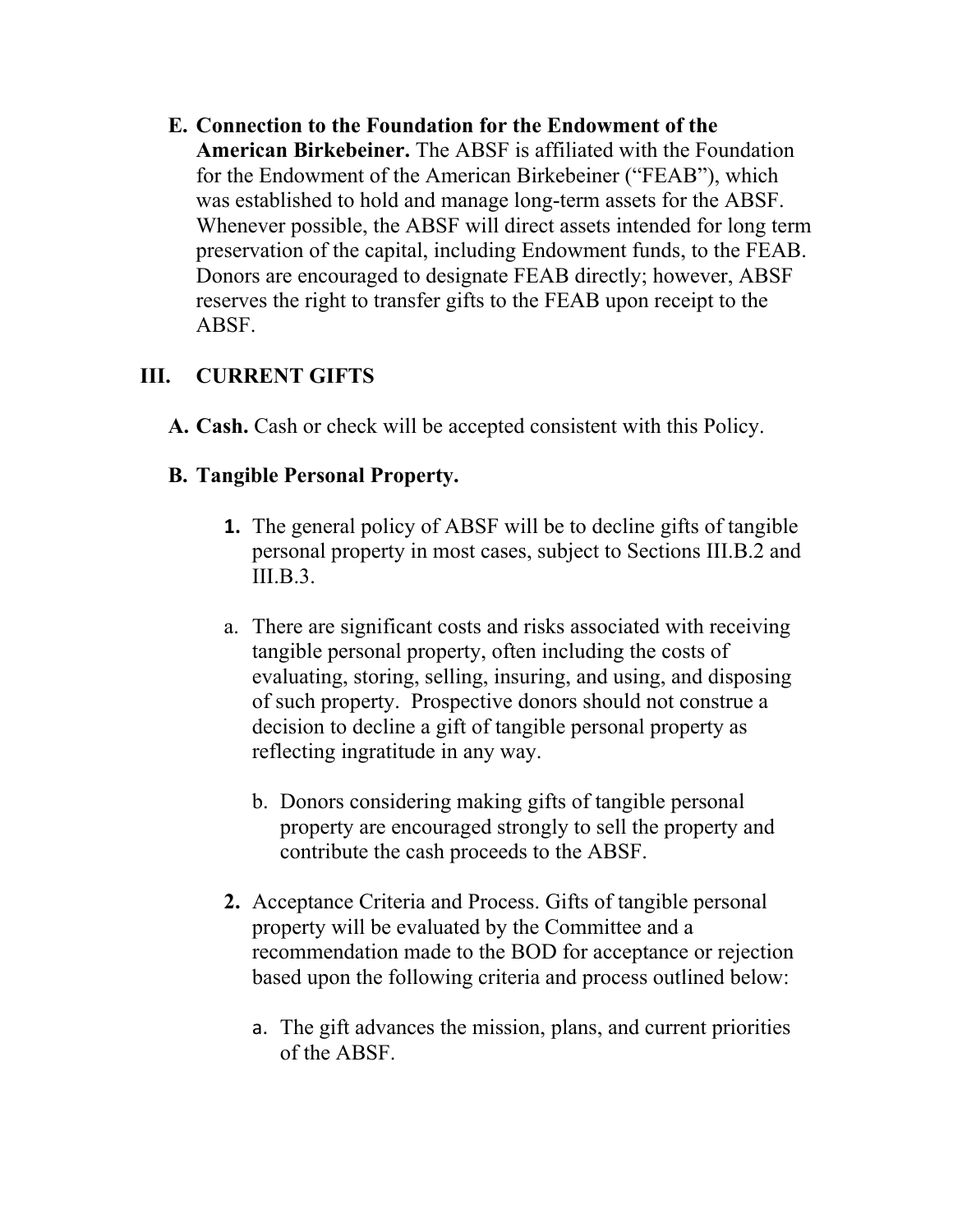- b. The gift does not need to be transferred into cash before it serves the organization. See provisions on gifts of Section III.D, Section III.E, and Section III.F.
- c. The gift is a good that replaces a budgeted or planned purchase required for operating the ABSF according to its standard practices. Such a gift thereby relieves the operating budget and has value to the ABSF equal to the amount made available in the budget for alternative uses.
- **3.** Exception for Certain Marketable Personal Property. Under special circumstances the ABSF reserves the right to accept gifts of tangible personal property that do not directly advance the mission, plans, and current priorities of the ABSF. Any such decision to accept gifts that do not meet the criteria of III.B.2 shall be subject to a careful evaluation and approval by the BOD.
- **4.** Reporting. The ABSF will comply with all reporting obligations related to the donation of personal property including the completion of IRS Form 8283 as required.

# **C. Acquisition of In-Kind Gifts without Budget Impact.**

The ABSF may accept contributions of goods or services as set forth below. The Executive Director is authorized to accept such gifts and notify the BOD if such transactions meet the following conditions:

- **1.** The object(s) is relevant to the organization's history.
- **2.** The item being considered is in good condition and significant to the organization.
- **3.** The possible cost of maintenance, storage, or display is understood and accepted and proper storage, protection and care under conditions which are consistent with professional standards can be provided by ABSF.
- **4.** There is a clear title to the object or that gift will be given, with no restriction as to use or retention, unless otherwise agreed.
- **5.** There will be no obligation to display, to publicly identify the donor, or in the case of multiple objects, to keep them together as a group.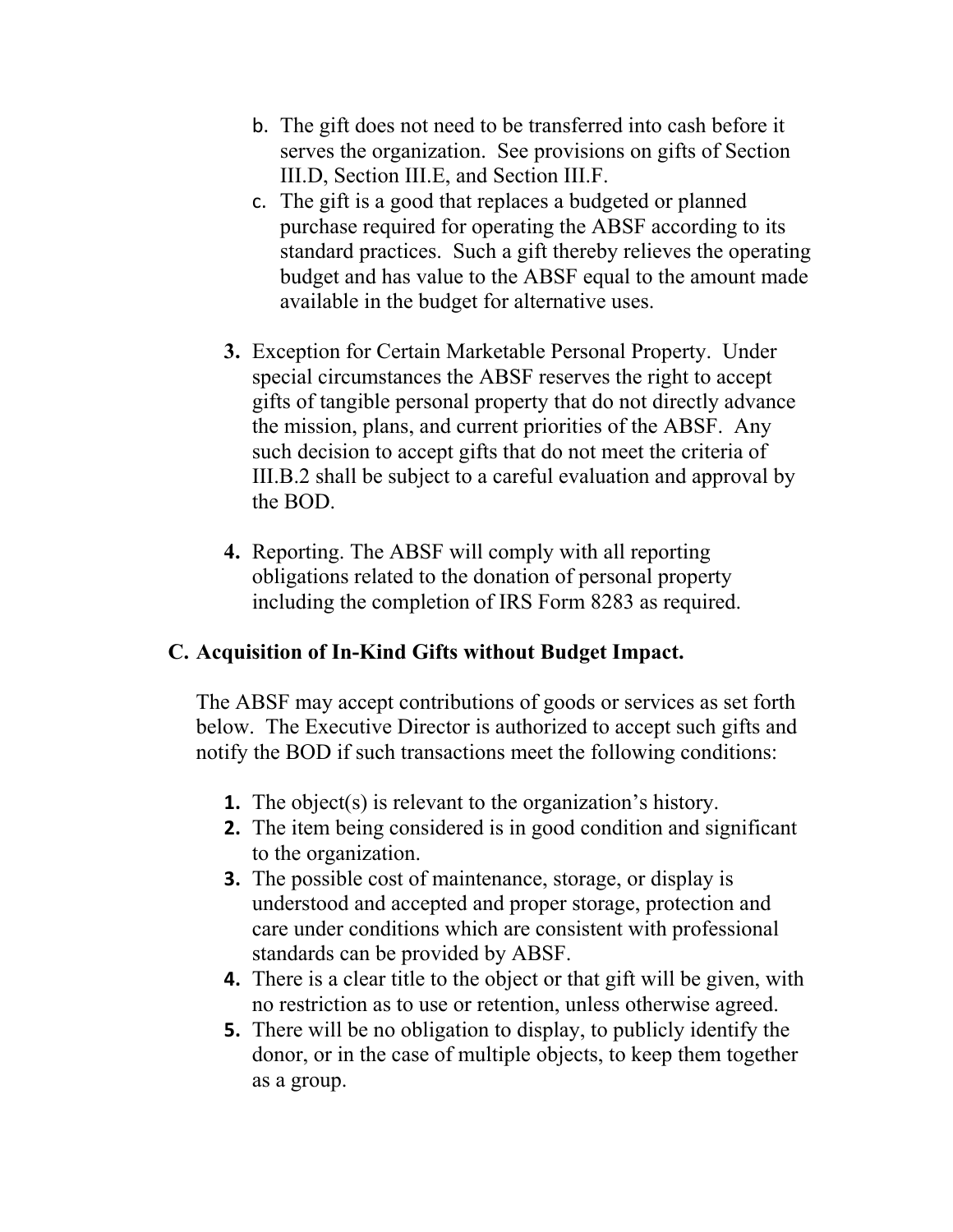## **D. Publicly Traded Securities.**

The ABSF accepts gifts of public traded securities. It is the policy of the ABSF to sell all gifted securities immediately upon receipt. The ABSF will comply with all required reporting obligations, including reporting to the donor a description of the property received and the date of delivery. The date of delivery by mail is the postmark date, by hand it is the delivery date, and by electronic transfer it is the date the stocks arrive in the brokerage account. The ABSF will record gift credit equal to its actual selling price, net of selling costs.

## **E. Closely Held Securities.**

Proposed gifts of closely held securities will be presented to the Committee for review, consistent with this Section III.E. The Committee may decide to reject or, if it wishes to consider acceptance, seek a review by independent legal counsel, a tax advisor, or an investment advisor, as needed.

- **1.** In addition to advice of counsel, in all cases, a careful evaluation of a gift of closely held securities prior to acceptance will consider numerous factors including, but not limited to:
	- a. The marketability of the stock as determined by clear evidence of interest in purchasing it, including specific individuals and circumstances.
	- b. Restrictions associated with ownership and transfer stated on the face of the stock certificate, and methods for resolving restrictions.
	- c. The value established by an independent appraisal and the method for valuing it.
	- d. Assurance that there is no prearrangement for sale of the stock *before* the gift. The ABSF must have full discretion to decide whether and when to sell.
	- e. Possibility of undesirable tax consequences.
- **2.** The Committee may recommend approval of closely held securities to the BOD, which shall make the final determination regarding acceptance of gifts of closely held securities.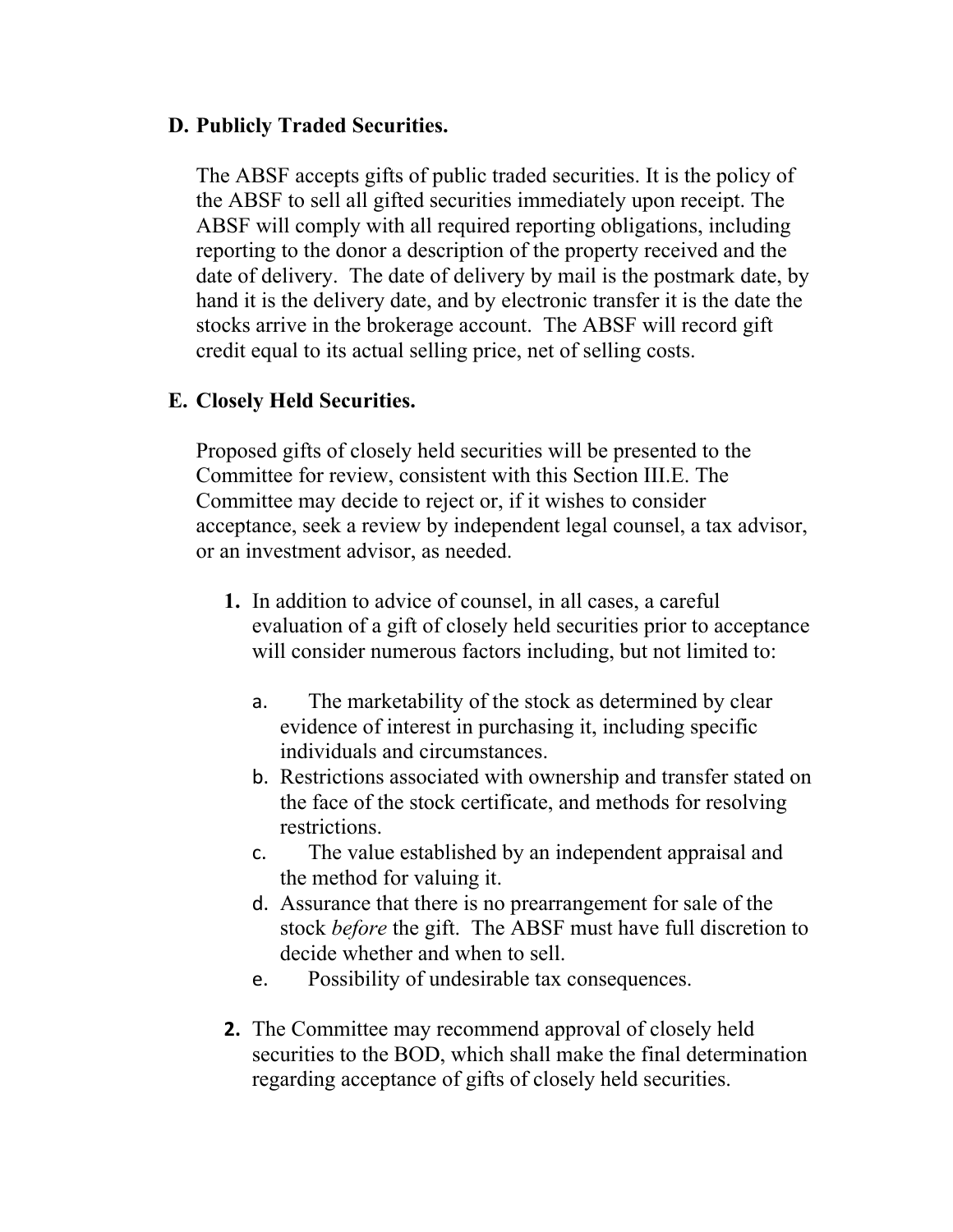# **F. Real Estate.**

Proposed gifts of real estate will be presented to the Committee for review, consistent with this Section III.F. The Committee or the BOD may reject gifts of real estate, consistent with this Policy. In general, the ABSF will determine whether the property advances the mission, plans, and current priorities of the ABSF or whether it can be converted into cash.

The process by which the ABSF determines whether to accept or decline a gift of real estate generally includes the following steps:

- **1.** Preliminary Review
	- a. The Committee will engage a professional with real estate experience to make a site visit to examine the property, and to report back to the Committee with an estimate of its value, marketability, and potential problems associated with the property.
	- b. On the basis of the preliminary review, the Committee will make a recommendation to the BOD on whether to further consider the proposed gift.
- **2.** If further review is determined, the BOD will ask the prospective donor for:
	- a. Appraisal: A reasonably current appraisal by an outside, independent appraiser, indicating the fair market value, market interest in the property and its potential for resale, and discovery of environmental problems with the property
	- b. Disclosure of any limitations or encumbrances on the property: The donor must disclose the existence of any and all mortgages, deeds of trust, restrictions, reservations, easements, mechanics liens, and other limitations of record. No gift of real estate should be accepted until all mortgages, deeds of trust, liens and other encumbrances have been discharged, except in very unusual cases where there is substantial fair market value of the organization's interest in the property net of all encumbrance.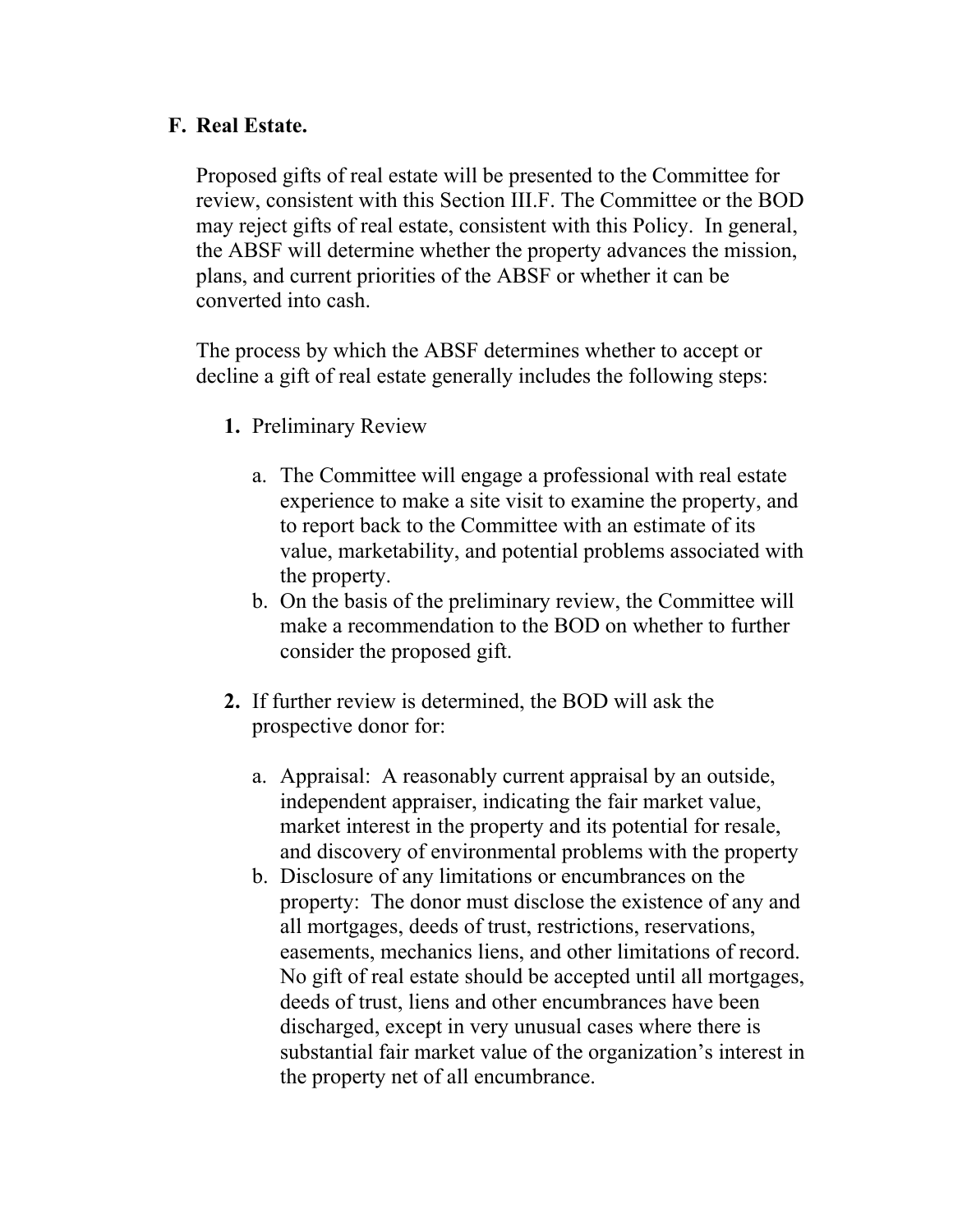- c. Disclosure of any carrying costs: The donor must disclose the existence and amount of any carrying costs, including but not limited to property owners' association dues, country club membership dues and transfer charges, taxes and insurance.
- d. Title information: The donor must furnish a copy of any title information in the possession of the donor, such as the most recent survey of the property, a title insurance policy, and/or an attorney's title opinion.
- **3.** Based on information from the donor and from the site visit, the Committee should consider the following issues when deciding whether to accept the potential gift and make a recommendation to the BOD:
	- Estimated value of the real estate
	- Likelihood of selling the property
	- Whether the property is mortgaged
	- Whether there are any restrictions, reservations, easements or other imitations associated with the property
	- Whether there are carrying costs, such as insurance, property taxes, mortgages, or notes, etc., associated with the property
	- Location of the property
	- Likelihood of the nonprofit's using the property
	- Other factors that may apply to specific situations
- **4.** The BOD shall consider the Committee's recommendation and approve or reject. If approved, the ABSF will move to the next phase of acquisition, including engaging a specialist to conduct a Phase One Environmental Audit.
- **5.** IRS Form 8282: The ABSF will file IRS Form 8282 with the IRS if it sells, exchanges, or otherwise disposes of property within two years of the date the donor originally contributed the property, as required by law.
- **G. Life Insurance.** The ABSF will accept gifts of life insurance that do not require any future premium payments. The ABSF will request that any donor offering to donate Life Insurance benefits make the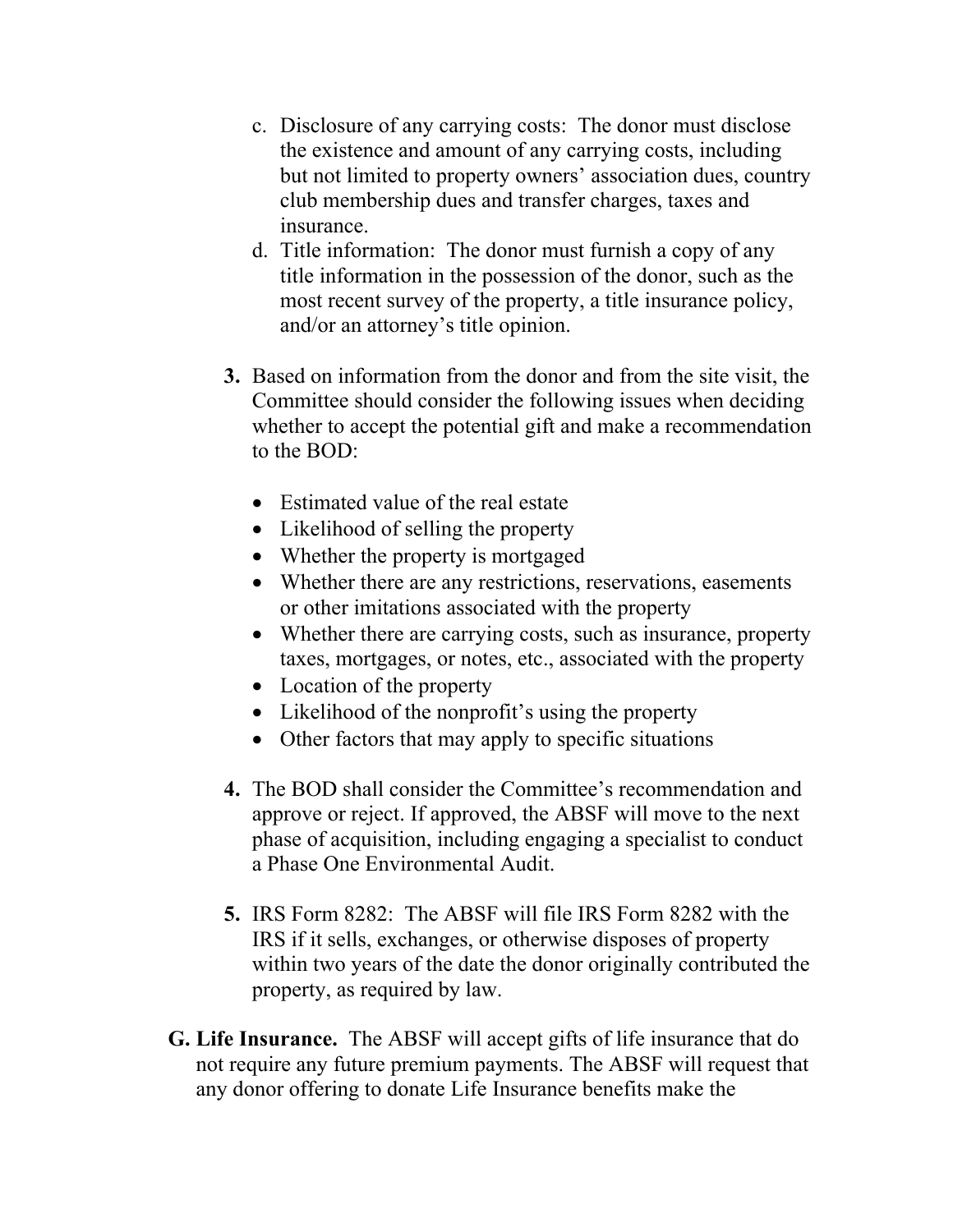donation to the FEAB. The ABSF reserves the right to transfer the proceeds of Life Insurance to the FEAB at its sole discretion.

# **IV. DEFERRED AND SPLIT INTEREST GIFTS**

# **A. Life Income Gifts.**

**1.** Gift of Remainder Interest (Retained Life Estate)

The ABSF may accept a gift with a retained life estate in a personal residence, farm, or vacation home subject to the real property guidelines contained in the "Real Estate" section of this policy. The donor or other occupants may continue to occupy or use the real property for the duration of the stated life. After death of the donor or other designated individuals, the ABSF may use the property or may sell it to obtain the cash proceeds. In cases in which the ABSF receives a gift of a retained life estate, expenses for maintenance, real estate taxes, insurance, and any property indebtedness are to be paid by the donor or primary beneficiary.

**2.** Charitable Remainder Trusts

The ABSF may accept designation as remainder beneficiary of a charitable remainder trust. These gifts will be valued using the present value of the remainder interest as calculated using IRS tables as required by law. The ABSF will not accept appointment as Trustee of a charitable remainder trust; however, it may work with a Donor to help identify an appropriate Trustee.

**3.** Charitable Lead Trusts

The ABSF may be named as an income beneficiary of a charitable lead trust. The ABSF will not accept appointment as Trustee of a charitable lead trust; however, it may work with a Donor to help identify an appropriate Trustee.

**4.** Charitable Gift Annuities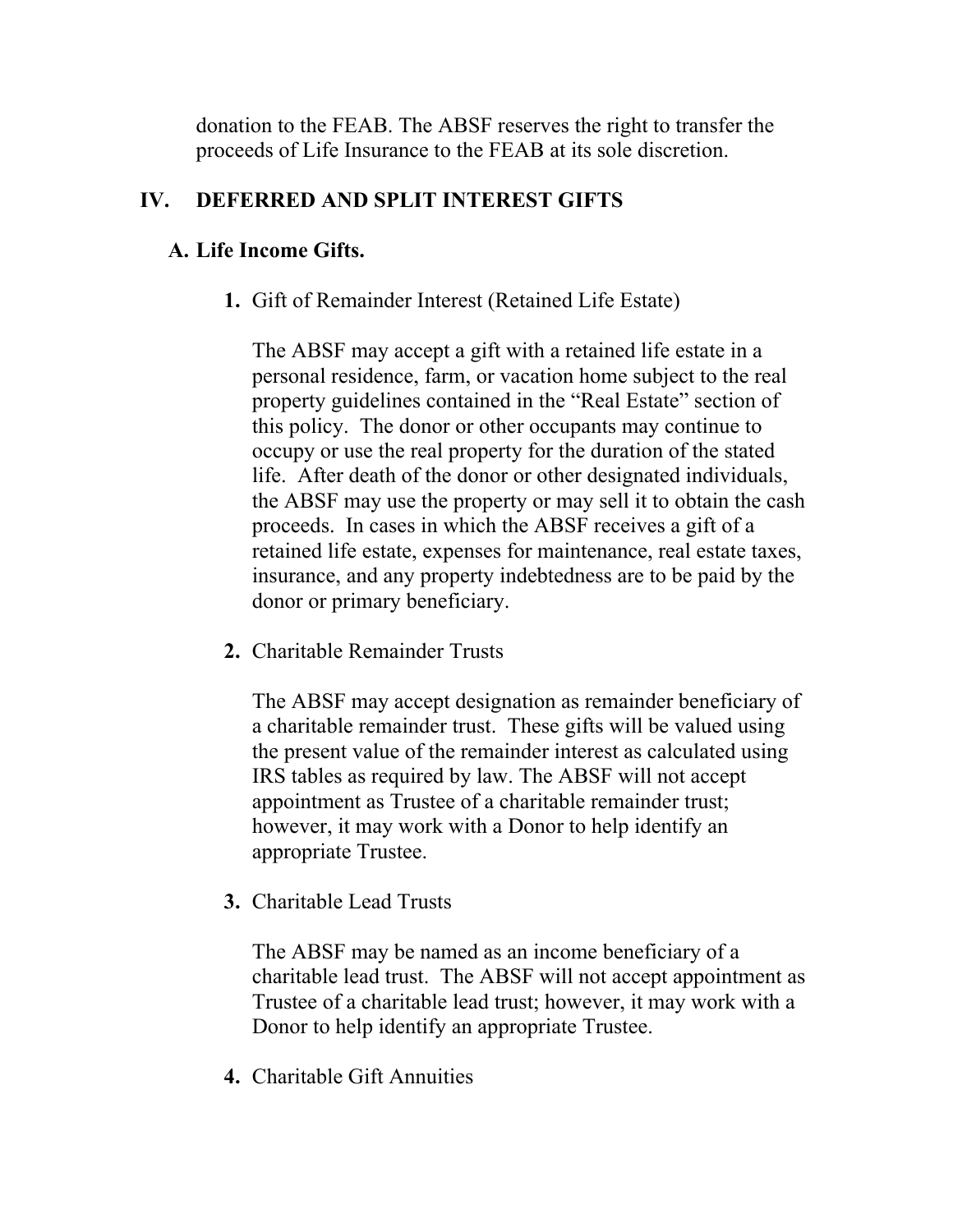The ABSF does not offer charitable gift annuities directly. However, the ABSF permits donors to designate the proceeds of an annuity to the ABSF. The annuity rate is calculated solely on the age of the beneficiary. The minimum amount required to establish a charitable gift annuity is \$10,000.

# **V. BEQUESTS**

Donors and supporters of the ABSF are encouraged to make charitable bequests to the FEAB through their wills or trusts. Bequests will be dedicated to the endowment and transferred to the FEAB unless otherwise directed by the Donor. Donors who make their bequest intentions known and who provide the required documentation are recognized through the ABSF's donor recognition program.

# **VI. DONOR EXPECTATIONS**

To assure that donors and prospective donors will have full confidence in the ABSF, we are committed to fulfilling the highest standards in donor engagement and aspire to meet the following expectations:

- 1. Inform donors of the ABSF's mission, of the way the organization intends to use donated resources, and of its capacity to use donations effectively for their intended purposes.
- 2. Inform donors of identity of those serving on the ABSF BOD, and to expect the BOD to exercise prudent judgment in its stewardship responsibilities.
- 3. Assure donor gifts will be used for the purposes for which they were given.
- 4. Provide appropriate acknowledgement and recognition to donors.
- 5. Assure donor information about their donations is handled with respect and with confidentiality to the extent provided by law.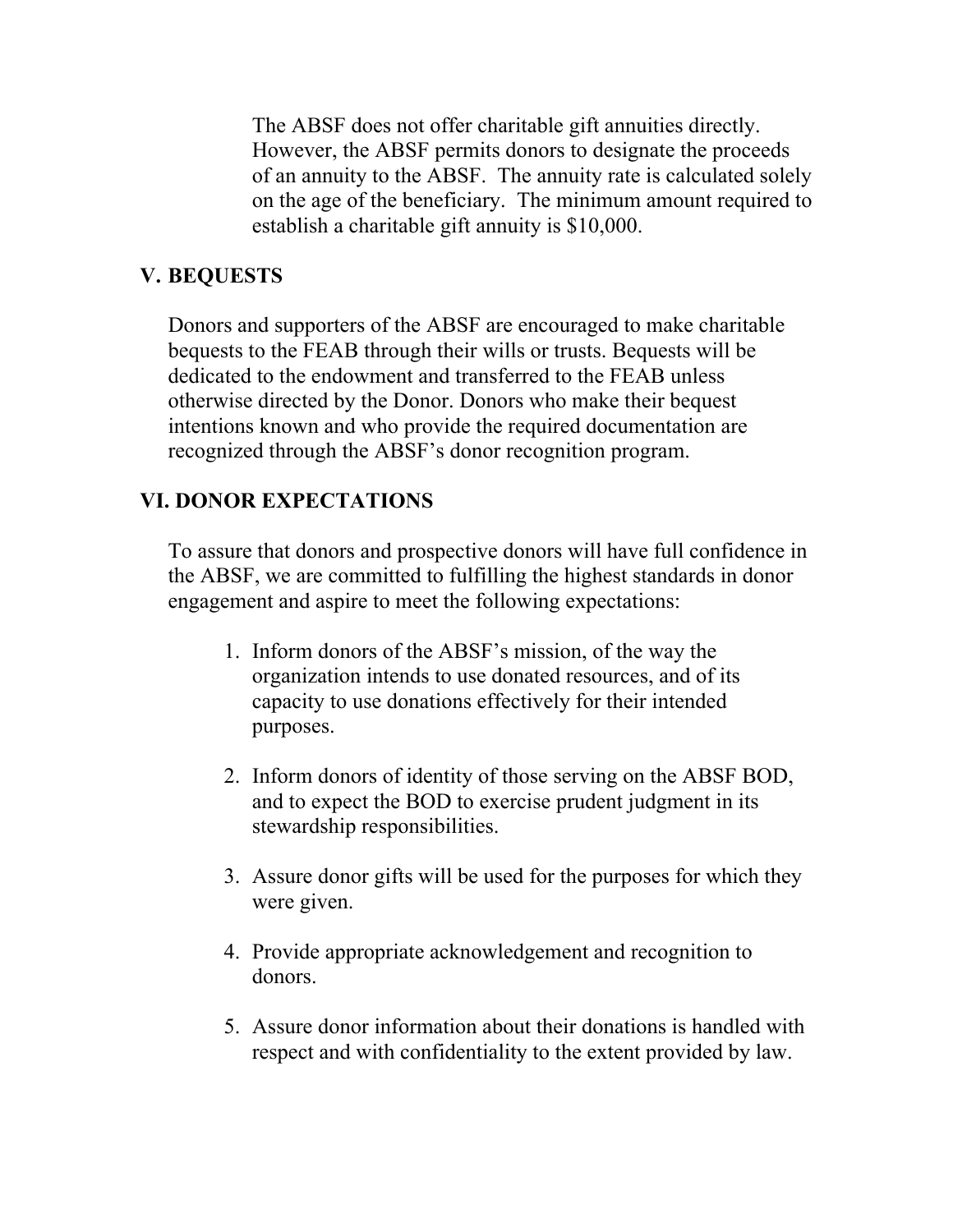- 6. Ensure that all relationships with individuals representing the ABSF will be professional in nature.
- 7. Disclose whether those seeking donations are employees of the ABSF, hired solicitors or volunteers.
- 8. Do not share mailing lists of its donors.
- 9. Encourage donors to ask questions when making a donation and expect to receive prompt, truthful and forthright answers.

# **VII. PERIODIC REVIEW**

The Committee should review this Policy periodically to determine if any amendments are necessary to reflect changes in law or in the ABSF and to address new situations not previously addressed by this Policy. The Committee should present proposed revisions to the BOD and the meeting's minutes should reflect the BOD's approval of any agreedupon modifications.

# **12.13.21**

# **Election of Board of Directors**

### A. Administration

1. The Secretary shall have authority to make such election rules and rulings as are necessary to facilitate a fair and open election of Directors according to the ABSF Bylaws and laws of the State of Wisconsin.

2. Per ARTICLE IV (7) (b) of Bylaws, if Secretary is a candidate for re-election, the administration of the election will transfer to another board member.

3. The Secretary will meet with staff each April to plan logistics of election: notification to members about available positions, how members can become candidates, timeline for tasks, ballot distribution and notifications to members to encourage voting.

4. Once ballots are distributed, the Secretary will work with staff to ensure ballot distribution and vote counting are going smoothly. Two members of the staff shall have the capability to monitor the electronic system of recording votes to ensure that it is functioning properly.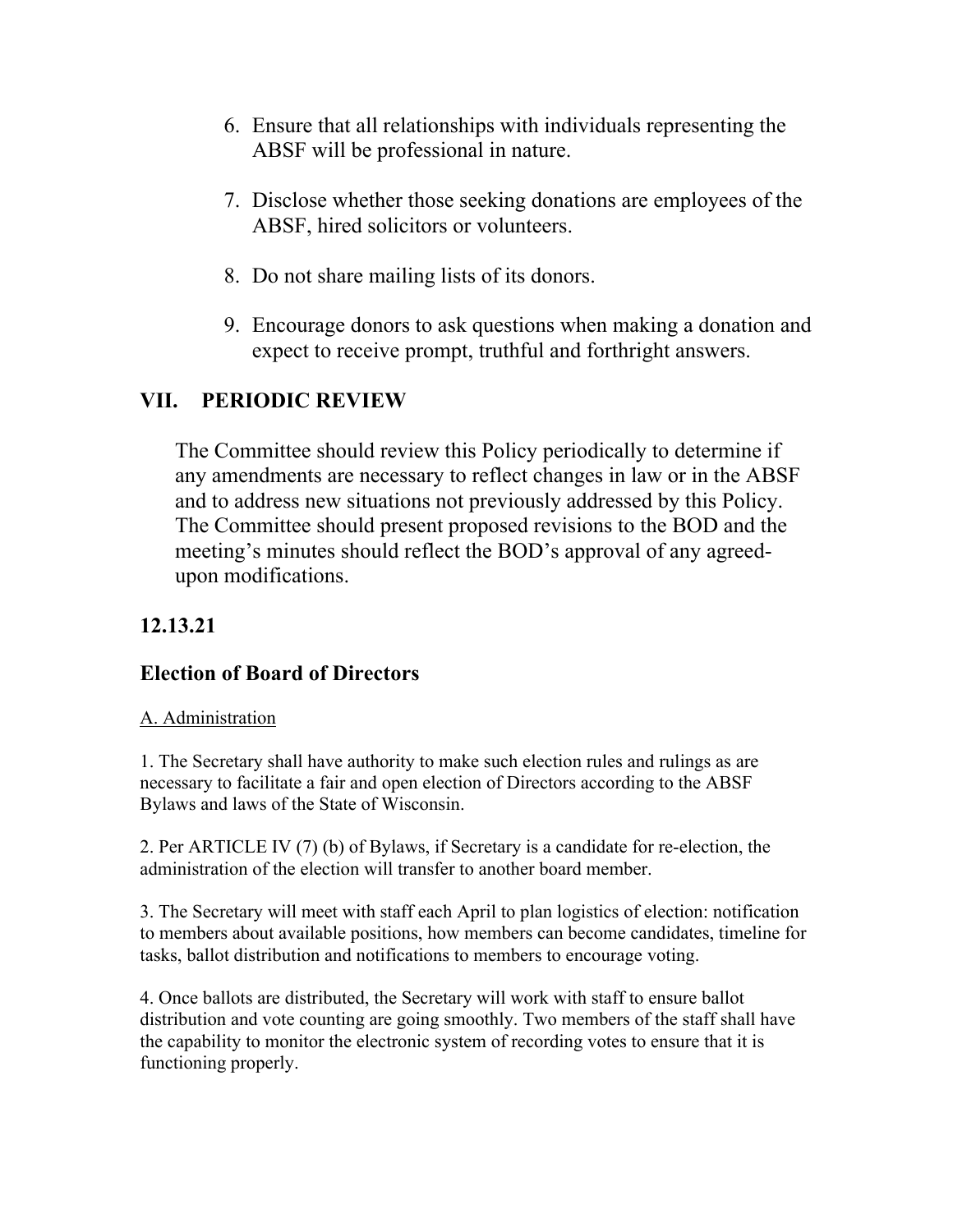5. There shall be no noting, recording or communication of the number of votes for individual candidates during the course of the election or the total number of people voting at any one time.

Election documents Appendix B

#### **9.23.19, 4.20.20**

#### B. Methods of Voting

1. Electronic Ballots. By July 1, every current, paid-up member will be provided election information via email, including a Board Candidate ballot and method of voting. Completed ballots must be returned to the American Birkebeiner office by 5:00 pm on July 28. In years when July 28 falls on a weekend, the following adjustments shall be made: members will be provided the information described above in sufficient time to have at least 28 days to vote, and the close of balloting will be on the Friday prior to July 28 at 5:00 pm.

2. By Mail. If a member has no access to email, that person may request from the ABSF office, either via phone call or letter that a ballot be mailed to the member's address. Any completed ballot mailed to the ABSF office must be received by July 28 or the stated deadline if July 28 falls on a weekend.

3. In Person. Individuals may cast their votes in person at the ABSF office during regular business hours by 5:00 pm on July 28. In years when July 28 falls on a weekend, the close of balloting will be on the Friday prior to July 28 at 5:00 pm.

4. Business Member. When voting in person, a business member's vote may be cast by the president, owner, managing partner, or written designee of the president, owner or managing partner of such business. This written designation shall be presented on business letterhead.

5. Cumulative Voting. There shall be no cumulative voting for Board candidates or any other purpose.

4.40.20

#### C. Resolving Tie Votes

If there is a tie vote, there shall be an immediate re-count supervised by the Secretary of the Board.

1. If the Secretary is a candidate, another officer of the board who is not a candidate shall be designated by the Board President to supervise the counting and the re-count, if one is necessary.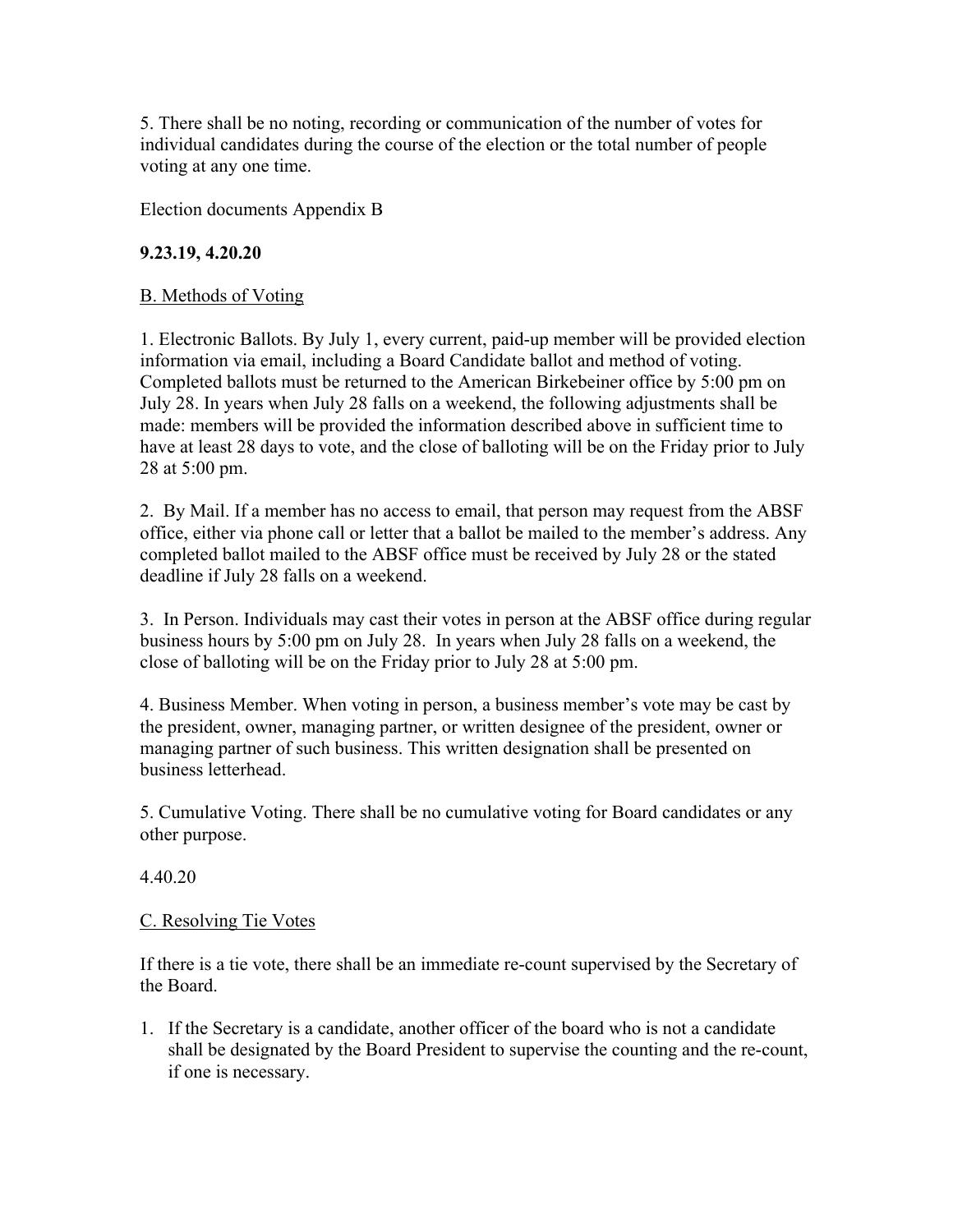- 2. If all officers of the board are candidates, the Board President shall designate a Board Member who is not a candidate to supervise the counting and re-count, if one is necessary.
- 3. If the vote is still tied after the re-count, the Board Secretary, or the designee if the Secretary is a candidate, shall schedule a meeting in the ABSF office by August 1 to which the tied candidates shall be invited. Each candidate shall be allowed a representative if he or she is unable to attend. The meeting shall be made available for electronic participation for any candidate or representative who cannot attend in person.
- 4. If this re-count also results in a tie vote, a two-way tie shall be decided by a coin flip. The "caller" shall be determined alphabetically.
- 5. A tie of three or more shall be decided by the supervisor of the election drawing names out of a hat.

#### D. Election Results, Storage and Availability

1. Election Results. Election results will be posted by August 1 on the Birkie.com website.

2. Vote totals for all candidates for the ABSF Board of Directors will be stored in the ABSF office in both electronic and paper form.

3. These vote totals will be made available in a timely manner to any ABSF member who requests them.

### **5.21.18, 4.20.20**

# **Election of ABSF Board Officers**

- 1. The board will elect its President, Vice President, Secretary and any other officers it deems necessary by a simple majority at a duly noticed Board of Directors Meeting each year after the ABSF Annual Meeting. If there are new Directors elected in that year's Board Election, the election of officers will take place at the second scheduled meeting after the new term begins. It there are no new board members for the term, the election can take place at the first scheduled meeting of the new term, at the discretion of a majority vote by Directors. The officers will serve a one-year term or until the following year's ABSF Board Officers Election
- 2. If there is not a majority vote for the officer, there shall be a re-vote.
- 3. If the second ballot continues not to produce a majority vote, each officer will be given the opportunity to address the board for a maximum of three minutes before a third vote.
- 4. If there are more than two candidates, the lowest vote getter in the third vote shall be dropped, and there will be a fourth vote. After the fourth vote, if there continues to be a tie, the director of the election shall flip a coin. The "caller" shall be determined alphabetically.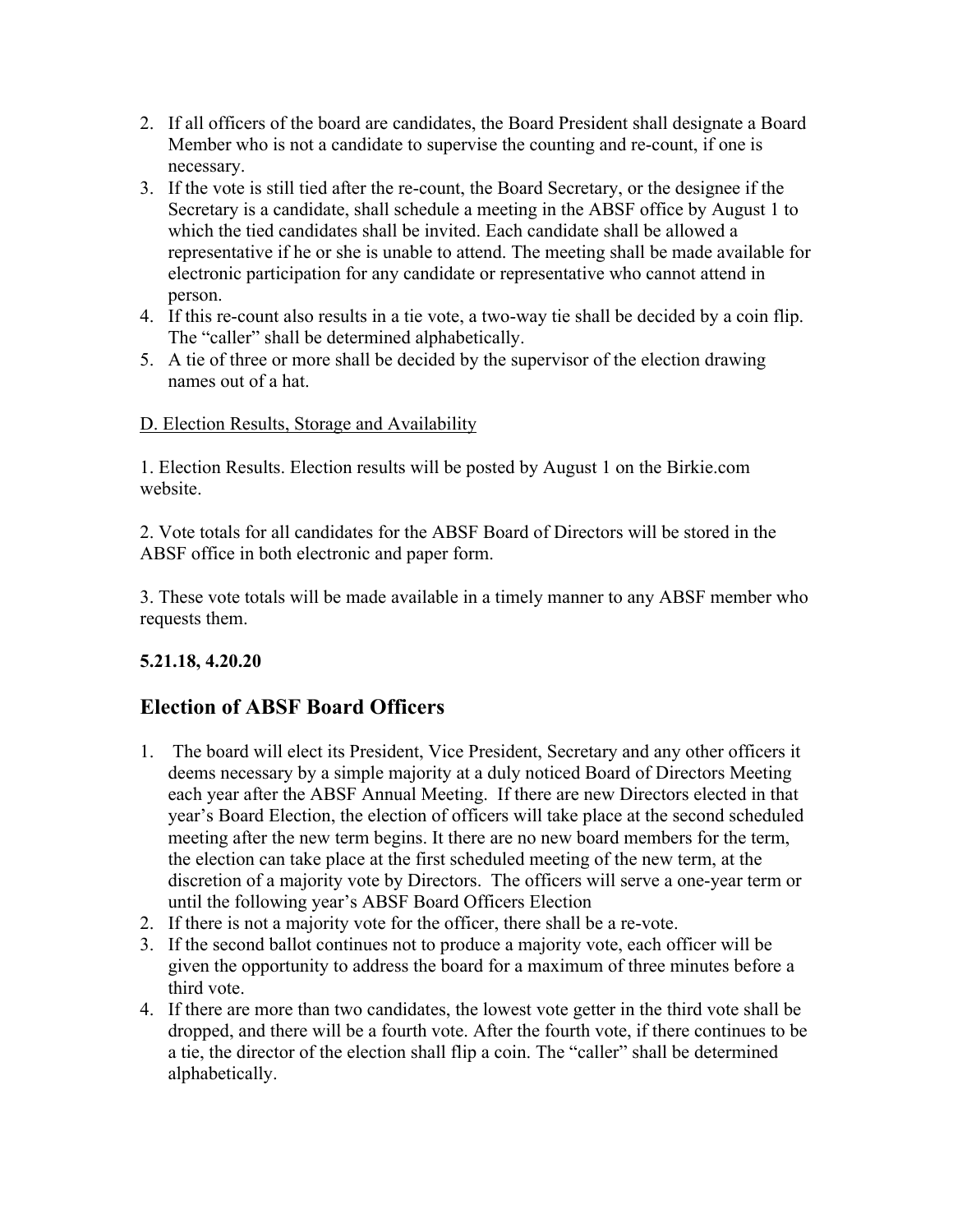#### **3.27.17, 5.18.20**

## **Outgoing Board Members Race Fees**

Outgoing Board members of 2012, and all outgoing Board members in subsequent years who have served at least one full term will receive complimentary entry for all Birkie events for life.

Current qualified members: Jane Bidwell, Scott Chapin, Mary Wingfield, Don Becker, Bill Bauer, Tom Duffy, John Leighton, John Garret, John Kotar, Dennis Kruse.

**11.16.20.3** 

## **Executive Director**

ABSF Board of Directors Annual Review of Executive Director

A. The ABSF Board President shall send to the ABSF Board of Directors:

- 1. Goals previously established for current year.
- 2. Evaluation instrument for Board Members to fill out
- 3. Proposed process for Annual Review

B. At the same time, the Board President shall send to the Executive Director:

1. Goals previously established for current year 2. Self-evaluation instrument

C. Directors shall fill out evaluations and return to Board President. The Board President shall compile all evaluations, remove source-names, and send to all Directors at least five days prior to the meeting at which the evaluation takes place so Directors have opportunity to read and digest.

D. Board President also shall send Executive Director's self-evaluation to all Board Members at least five days prior to the meeting.

E. At meeting, Directors discuss and decide, reaching consensus if possible, voting if no consensus, on the following:

- 1. Content of Evaluation of ED.
- 2. Goals for ED for following year.
- 3. Salary and benefit package to be offered to ED for the following year.
- 4. Which Directors will meet with ED to discuss the above.

F. Any change in goals requested by the ED must be brought to the full Board for discussion, approval or rejection via meeting or electronic communication.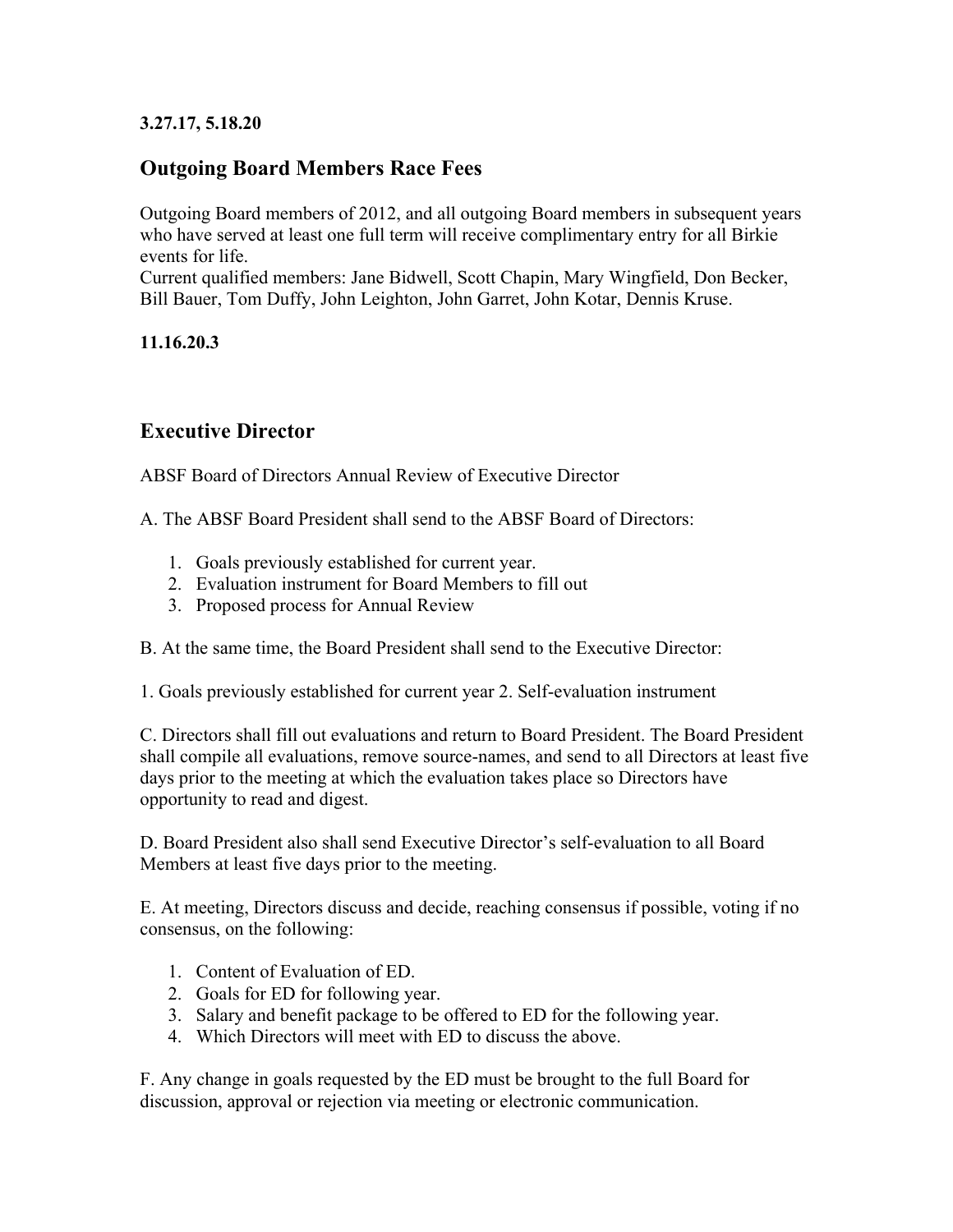G. Any change in salary or benefits that exceeds the range previously established by the Board must be brought back to the full Board for approval, either via meeting or electronic communication.

H. If the process outlined above is not completed by the expiration of the ED's most recent contract, the Board President shall inform the ED in writing that

1. The terms of the previous contract will be honored until the new contract is signed by both parties, and

2. The ED will be compensated initially at the same rate as the previous year.

In this event, once the new contract has been accepted and signed by both parties, any differences in compensation between the previous and the current contracts will be adjusted in the next paycheck so that the ED is fully compensated per the terms of the new contract.

#### **9.18.2017**

# **Older and Disadvantaged Skiers**

Treatment of older or disadvantaged skiers for race placement purposes will be left to the staff

### **8.8.2015.1**

## **Selection of ABSF Representative to Worldloppet Ski Federation**

The Worldloppet Ski Federation (WSF) was the brainchild of ABSF Founder Tony Wise, and the American Birkebeiner was a charter member of the Worldloppet.

Recognizing the importance of this historic relationship as well as the mutual benefit, the ABSF Board will select from among its members a Representative to attend the WSF Annual General Meeting and will financially support his or her travel to that meeting, barring mitigating budgetary constraints.

The selection shall take place at the same meeting and following the election of officers to the ABSF. The Worldloppet Representative will serve a one-year term. In the event that the Board member's term of office ends, for any reason, during the term as WSF Rep, the ABSF Board will select a new representative to complete the term at its first meeting after that expiration or at a special meeting per Article III (6) (b) in the Bylaws.

In addition, the ABSF encourages the Executive Director also to attend the WSF Annual General Meeting and will financially support his or her travel to that meeting, barring mitigating budgetary constraints.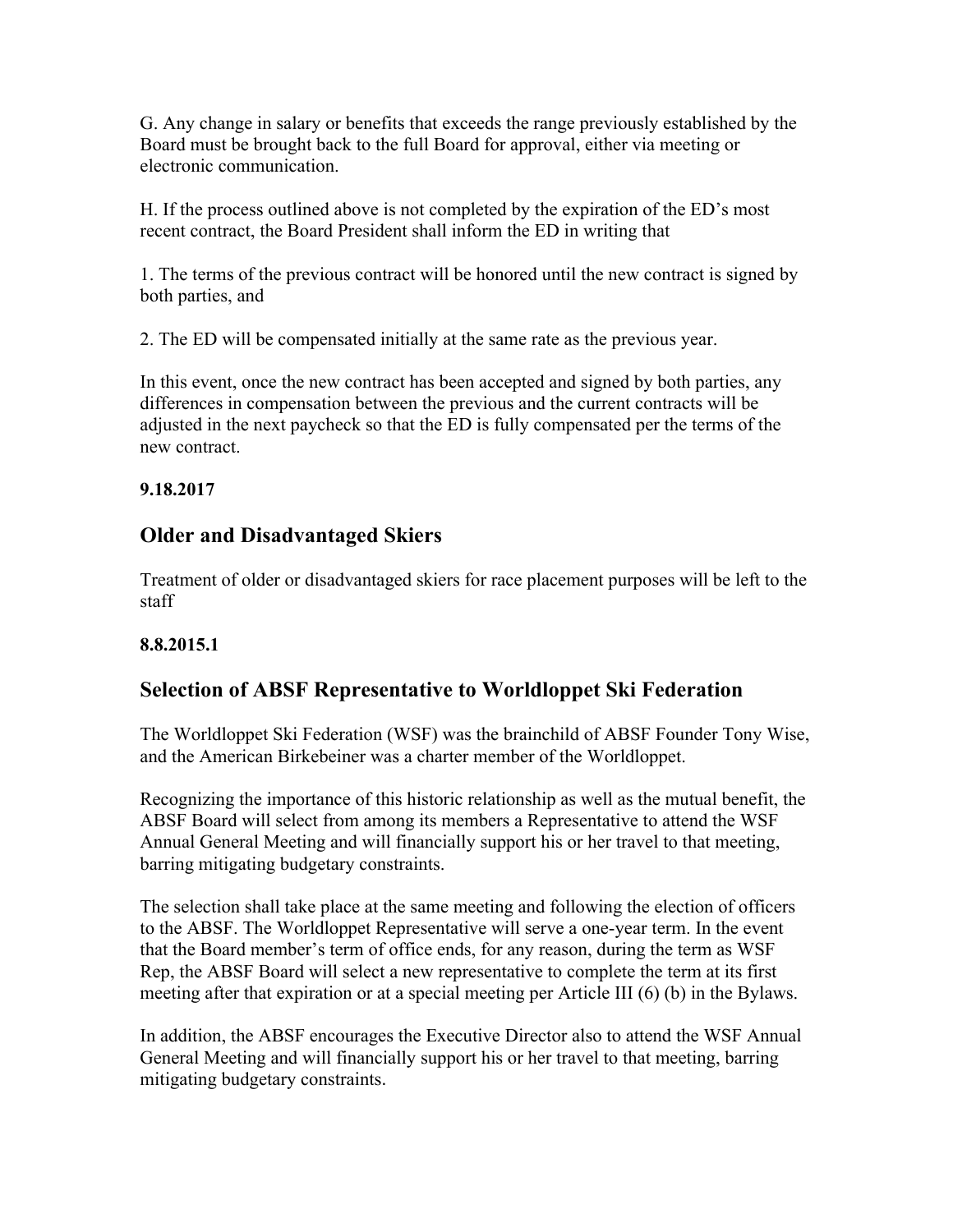#### **3.27.17**

## **Attending Worldloppet Races as ABSF Representative**

A. The ABSF Executive Director is encouraged by the ABSF Board to attend a Worldloppet Race each year as part of his or her professional development. Unless there are mitigating budgetary issues, the ABSF will support the ED's expenses.

B. Since attending other Worldloppet (WL) races offers lessons and perspectives that are useful for ABSF board members, and because Worldloppet races offer two nights complimentary lodging for board members from other WL races as well as five complimentary entries, the latter are encouraged to visit at least one other WL race.

C. Prior to the September ABSF board meeting each year, the Worldloppet representative on the board will circulate a list of the year's WL races and a sign-up sheet for ABSF board members to express preferences for the race or races they would like to attend.

D. If more than one board member wants to attend the same race, the following tiebreakers will be used, in sequence, to determine who will be the ABSF Representative to the race:

- 1. If a board member has never attended any WL race other than the Birkie, and the other(s) have attended at least one WL race in the past, the board member who has never attended will have preference.
- 2. If all applying have attended WL races in the past, but one has never attended as the ABSF representative while the other(s) have represented the Birkie in the past at a WL race, the one who has never before represented will have preference.
- 3. If all applying have attended WL races in the past as Birkie representatives, but one has never been a representative before at the particular race in question while the other(s) has been, the person never to have represented at the particular race will have preference.
- 4. If all the conditions above fail to distinguish between applicants, the board member with the most seniority on the board will have preference.
- 5. If #4 above fails to distinguish because the board members have the same seniority on the board, the WL representative will flip a coin to determine the representative.
- 6. If the WL representative is one of the applicants, any other board member who is not an applicant to attend that race that year may flip the coin to determine.

E. Once the preferences have been sorted out, the WL Representative on the Board will do the following:

- 1. Inform all board members via email who the representatives will be for that year.
- 2. Inform the Executive Director of same.